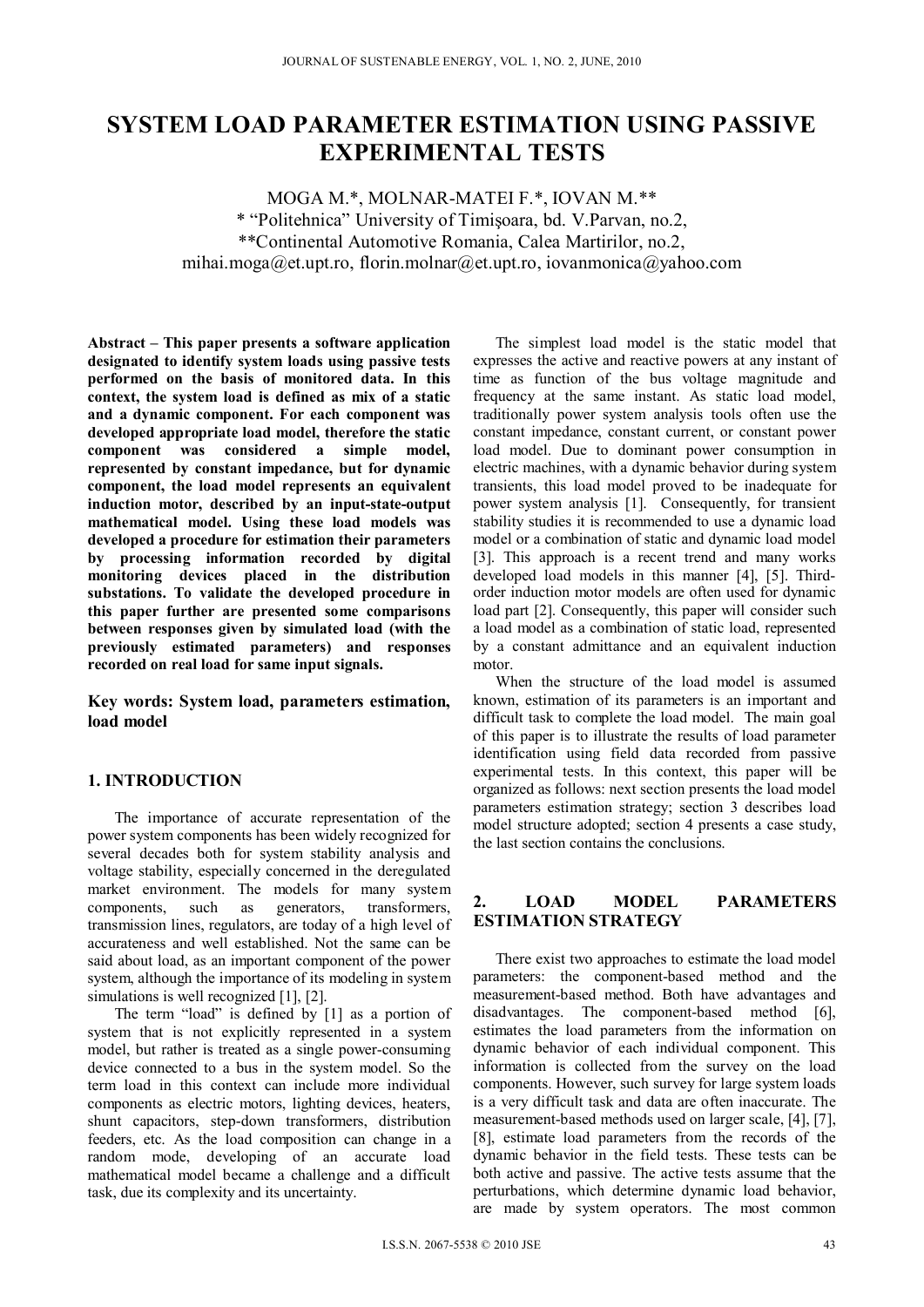possibilities consist of transformers tap changing, large loads, generators or transformers connecting or disconnecting, compensating capacitors switching ON or OFF, etc. Because the active tests can disturb normal operation of the system and the voltage excursions that can result are very small, about 10%, this method is not very efficient, and is not widely accepted [8].

The passive tests consist of the load continuous monitoring and when transients occurred, the data about load behavior is retained and stored by monitoring devices. However the duration for data acquisition, in this case, is much more longer, using passive experimental tests for load model identification is more advantageous. In addition, the proliferation of equipment for real-time monitoring voltage in electrical distribution substations makes this method to become more accessible.

From this point of view, the authors of this paper approached the problem of system load identification by passive field measurements. For this aim has been used voltage, current and power records on several electric lines in HV/MV substations, which were operating in radial scheme. These records were made by protective devices or digital perturbographs placed on the selected lines in a time frame of some months.

Disturbances recorded by monitoring equipment, for the most part, were generated by short circuits on substations buses or on other lines in the area. Since these faults are mostly unbalanced, voltage dips caused by them are also unbalanced. Therefore the algorithm developed for estimating the load model parameters splits the unbalanced three-phase voltages system,  $U_A$ ,  $U_B$ ,  $U_C$ , into three three-phase balanced systems, of zero, positive and negative sequences,  $U_0$ ,  $U_+$ ,  $U_-$  accordingly to Fortescue theorem [9].

$$
\begin{bmatrix} \underline{U}_0 \\ \underline{U}_+ \\ \underline{U}_- \end{bmatrix} = \frac{1}{3} \cdot \begin{bmatrix} 1 & 1 & 1 \\ 1 & a & a^2 \\ 1 & a^2 & a \end{bmatrix} \cdot \begin{bmatrix} \underline{U}_A \\ \underline{U}_B \\ \underline{U}_C \end{bmatrix}
$$
 (1)

where  $a = -\frac{1}{2} + j\frac{\sqrt{3}}{2}$ 

So, the effects of unbalanced voltages changing at load terminals can be computed by superposing of the effects of the three balanced voltage systems. For each component (static and dynamic) of the system load model, its behaviour is simulated on balanced voltage perturbations, their effects are then superposed and finally using Eq.1 inverted it returns to phase quantities.

The load model parameter estimation is treated as an error-minimizing problem, which can be sketched conceptually as is shown in Fig.1.

The quantities  $v(t)$ , represented by bus voltage recorded at load terminals of the true load is applied also to the load model as inputs. The bigger the voltage variation is, the better load parameters estimation can be made. Generally, voltage dips larger than 0.1. p.u. can be used for conclusive results. These voltage dips, recorded in the field measurements were usually in the range 0.1 to 0.3. p.u.



During the perturbation, due to the instant voltage disturbance, the true load answers *ym(t),* is assumed to be caused only by voltage variation. However, there exists the possibility that some electric appliances to be switched on or off during this short time period of the recorded voltage dip. Taking into account that voltage dips durations usually may last only tens of milliseconds or even shorter, this small random variation of the load can be neglected, and the load structure can be considered as invariable during recorded perturbation. Exactly the same instant of the recorded voltage is applied to the previously defined load model and its outputs, *y(t)*, are compared with correspondent measured quantities *ym(t).*  The difference between  $y m(t)$  and  $y(t)$  is fed back to the parameter estimator algorithm so that the parameters of the load model could be adjusted to minimize the expectation of the squared error:

$$
J(e^2) = \frac{1}{N} \sum_{i=0}^{N} [ym_i - y_i]^2
$$
 (2)

where,  $y m_i$ , and  $y_i$ , are sampled values of the above defined quantities, and *N* is the total number of samples, recorded during voltage dip.

The parameter estimation algorithm will modify the model parameters (whose list is given in section 3) so to minimize the above error function,  $J(e^2)$  using the wellknown method of least squares*.* To avoid falling into a local minimum is important for initial values of parameters to be chosen closer to the real values. To this aim, the procedure of minimizing the error function is preceded by the adjusting of the initial values of the parameters so that the model response to be as close to that of the true load.

### **3. LOAD MODEL STRUCTURE ASSUMED**

A load model, appropriate to perform analysis of the system, must be a set of mathematical relations between the quantities given by the power system to the load terminals and the quantities by which it responds to its changing. Usually as given quantities, named as inputs, are considered voltage magnitude, noted *U*, and its frequency, or pulsation,  $\omega$ . As outputs quantities are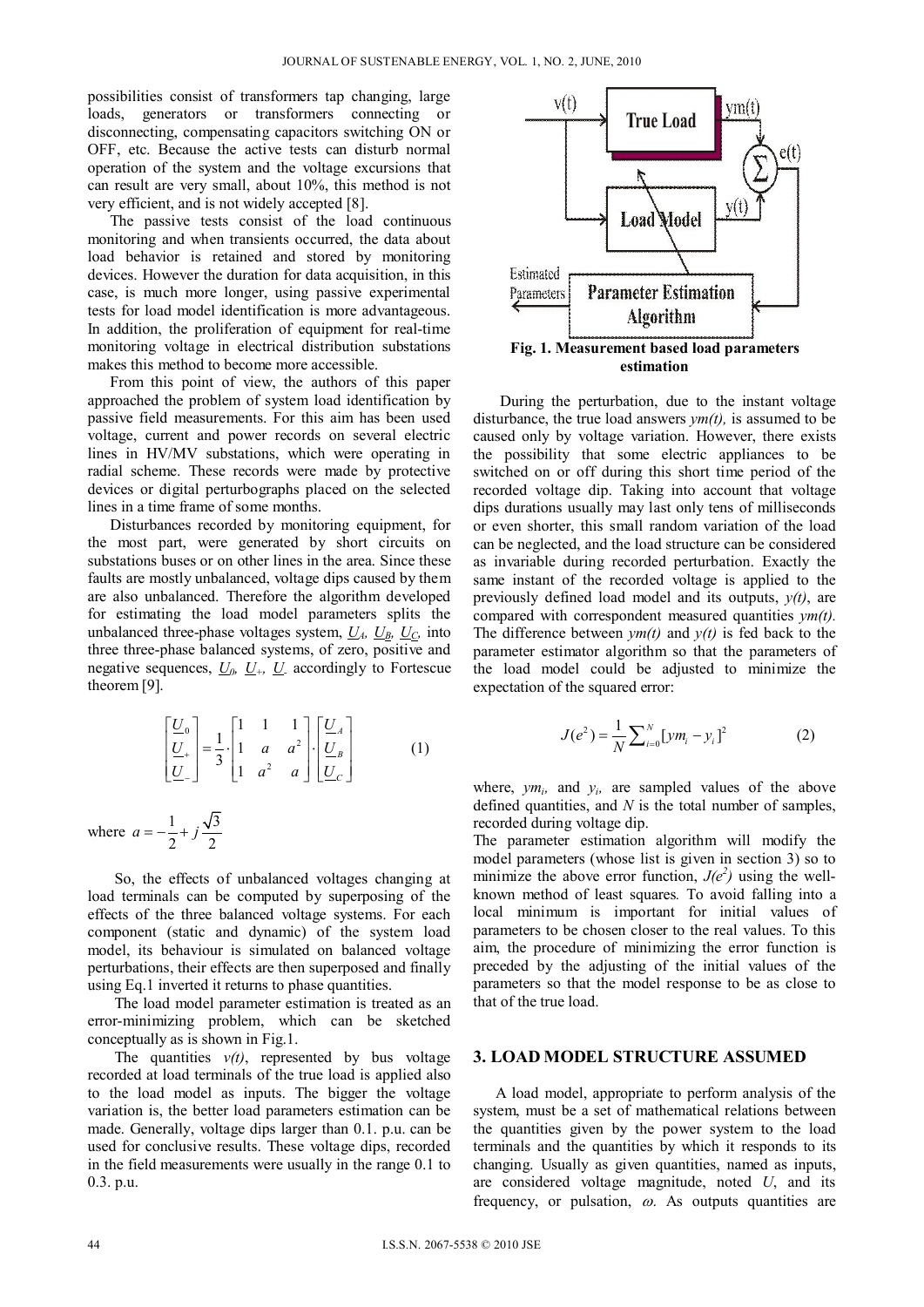considered active and reactive powers *P,* and *Q*, flowing in the bus load. These relationships are known as load characteristics, which can be static or dynamic, depending on the system regime described by these.

The static characteristics or the static load model are represented by several algebraic functions, like exponential or polynomial functions, to include the answer of all consumers to the voltage changes at their terminals. This load model is adequate for steady state analysis or for slow changing regimes. For transients analysis the system load model must be considered as a mix of static and dynamic characteristics. In this case it is reasonable to consider the system load composed of a part of static consumers and other part by dynamic consumers. For each part is adopted a distinguished model, and the aggregate model is sum of the two models taking into account their weighting coefficients in total load power. However a universal load model adapting to all situations does not exist. The reason lies in the fact that the load has a random structure with various components and with different characteristics. Under extreme situations some load components may show highly nonlinear characteristics and some motors will drop off.

The reference state active and reactive powers for static and dynamic load components,  $P_{0,s}$  and  $Q_{0,s}$  and respectively,  $P_{0_d}$  and  $Q_{0_d}$  will be taken as:

$$
P_{0_s} = r_p \cdot P_0; \quad Q_{0_s} = r_Q \cdot Q_0
$$
  
\n
$$
P_{0_d} = (1 - r_p) \cdot P_0; \quad Q_{0_d} = (1 - r_Q) \cdot Q_0
$$
 (3)

where  $r_{P}$  and  $r_{Q}$  are weighting coefficients of the static component in active, respectively reactive, total power,  $P_0$ and  $Q_0$  absorbed by composite load in the reference steady state.

#### **A. Static Load Model**

Given that the static component of system load is represented mainly by furnaces, heaters, static capacitors, electronic equipment, lighting consumers etc., it is represented here as a constant admittance:

$$
\underline{Y}_{st} = G_{st} - jB_{st} \tag{4}
$$

where:

$$
G_{st} = \frac{P_{0_s}}{U_0^2}
$$
 and  $B_{st} = \frac{Q_{0_s}}{U_0^2}$ 

are the components of the load model admittance; and  $U_0$ is bus voltage, in the load reference state.

Consequently, the static load model, that represents the power relationship to voltage, is as follows:

$$
P_{s} = G_{st} \cdot U^{2} \qquad Q_{s} = B_{st} \cdot U^{2} \qquad (5)
$$

Some individual static consumers like discharge lighting, exhibit significant discontinuities to voltage excursions under a given threshold. This aspect is considered in static load model, by introducing two admittances, one for continuous, and other for discontinuous component of the static part load. The first one remains connected all the time and the second one will be disconnected if the terminal voltage falls below a certain threshold. Typically this threshold is 80% of rated voltage [1].

#### **B. Dynamic Load Model**

Because the dynamic component of the system load is represented by consumers with mechanical and magnetic inertia, such as electric machines, the dynamic load model should express the active and reactive powers at any instant of time as function of the voltage magnitude and its frequency at past instants of time. So it is necessary to use differential equations systems for representing the dynamic part of the load model. So the load model of its dynamic part can be represented either as a black box or as model with clear physical interpretation. The last possibility is widely accepted by system operators.

Given that dynamic component of the composite load is predominantly made up of electric induction motors it is reasonable that it be represented by an equivalent induction motor. Several levels of detail, based on its equivalent circuit can be considered: a dynamic model including the mechanical dynamics but not the flux dynamics; addition of the rotor flux dynamics; and the last model with addition of the stator flux dynamics. Taking into account that the load model which will be identified is intended mainly to be a tool for system stability analysis, the authors considered to be suitable that a dynamic model should include both the mechanical dynamics and the rotor flux dynamics, i.e. a third-order induction motor model. Consequently, the equivalent circuit of the load model as a combination of static and dynamic part can be represented as in Fig. 2.



The input-state-output general form for induction motor model contains a set of differential equations for state variables, denoted by vector<sub> $\dot{x}$ </sub>, and algebraic equations for output quantities, denoted by *y*.

$$
\frac{dx}{dt} = f_x(\underline{u}, \underline{x}, \underline{p})
$$
  
\n
$$
y = f_y(\underline{u}, \underline{x}, p)
$$
 (6)

where electrical quantities and parameters vectors involved, are the following:

$$
\underline{x} = \begin{bmatrix} U_{ed} & U_{eq} & s \end{bmatrix}^{t}
$$
  
\n
$$
\underline{u} = \begin{bmatrix} U & \omega \end{bmatrix}^{t}
$$
  
\n
$$
\underline{y} = \begin{bmatrix} P & Q \end{bmatrix}^{t}
$$
  
\n
$$
\underline{p} = \begin{bmatrix} L_s & R & L_s & L & T_{d0} & T & K_m & \beta \end{bmatrix}^{t}
$$

where the exponent <sup>t</sup> stands for transposed vector.

 The equations set (6) makes the link between values offered by the power system, vector  $u$ , the magnitude and</u> speed (frequency) of the terminal voltage (*U* and  $\omega$ ), to the load terminals, and the characteristic values of the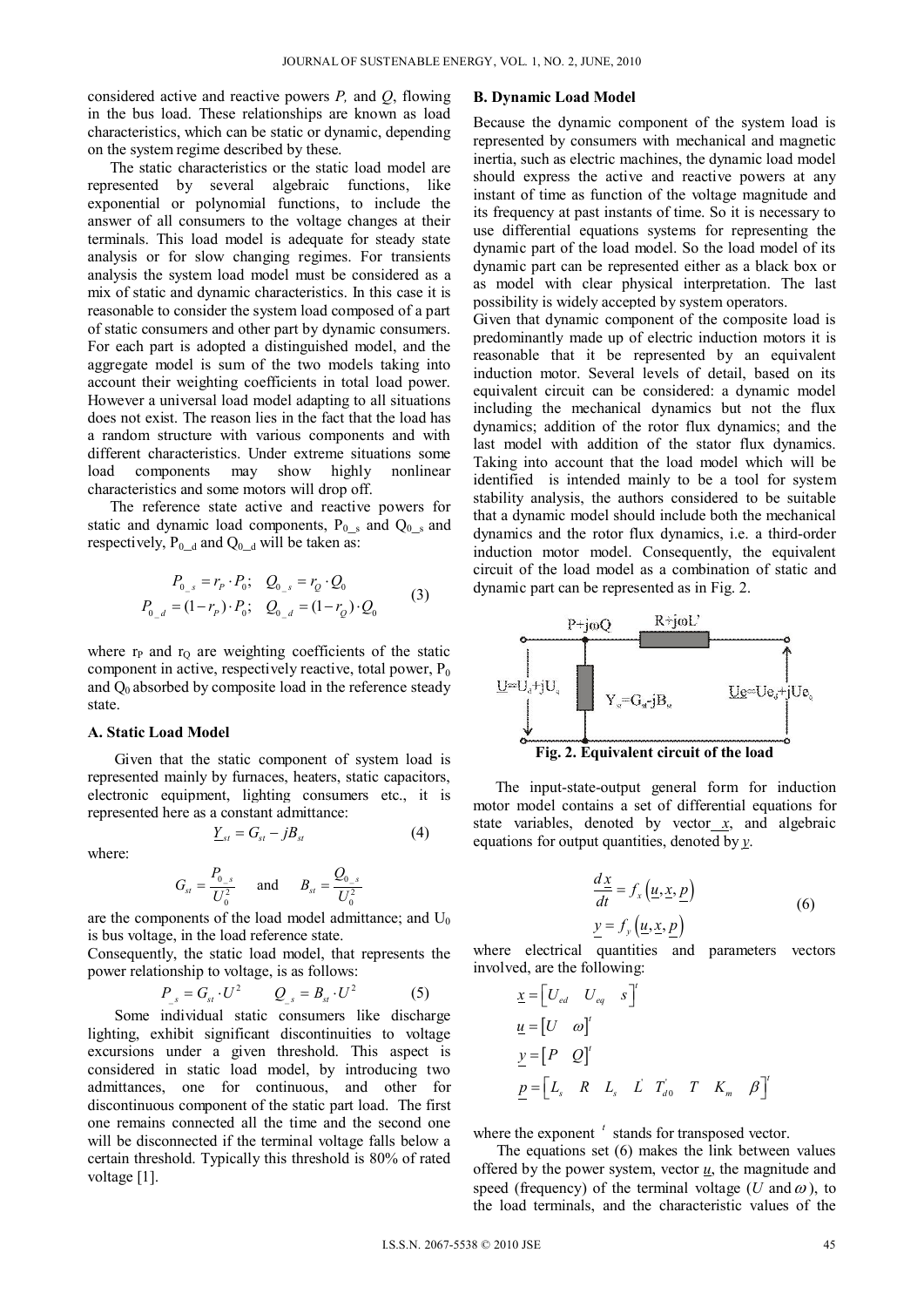load, by which it responds to system quantities changes. It was considered in this case, the components *P*, *Q* of the absorbed powers. As state values, *x* vector, was admitted d-axis and q- axis transient EMF, denoted *Ued* and respectively,  $U_{ea}$ , and rotor slip, *s*. The vector  $p$  is the parameter vector, used for dynamic part of the load model developed. The meanings of its components are given in the appendix.

With the above defined vectors, the dynamic part of load model, of the general form (6), can be described by the following set of equations, developed in [10]:

$$
T'_{d0} \cdot \frac{dU_{eq}}{dt} = -U_{eq} + (L_s - L')\omega \cdot I_d - s\omega T'_{d0}U_{ed}
$$
  
\n
$$
T'_{d0} \cdot \frac{dU_{ed}}{dt} = -U_{ed} - (L_s - L')\omega \cdot I_q + s\omega T'_{d0}U_{eq}
$$
 (7)  
\n
$$
T \cdot \frac{ds}{dt} = K_m \left[\omega(1-s)\right]^{\beta+1} - (U_{ed} \cdot I_d + U_{eq} \cdot I_q)
$$
  
\n
$$
P = U_d \cdot I_d + U_q \cdot I_q
$$
 (8)

where:

$$
U_{d} = U \cdot \cos \delta \qquad U_{q} = U \cdot \sin \delta
$$
  
\n
$$
I_{d} = (U_{d} - U_{ed}) \cdot G + (U_{q} - U_{eq}) \cdot B
$$
  
\n
$$
I_{q} = -(U_{d} - U_{ed}) \cdot B + (U_{q} - U_{eq}) \cdot G
$$
  
\n
$$
G = \frac{R}{R^{2} + (\omega L)^{2}} \qquad B = \frac{\omega L}{R^{2} + (\omega L)^{2}}
$$

The angle  $\delta$  of the phasor U is considered as reported to same angle reference axis, same for both positive and negative voltage sequences. Usually it can be considered on phase A of the three-phase voltage system at load terminals. The first two equations in (6) describe flux decay dynamics, while the third equation is the inertia dynamics of an equivalent induction motor. In this equation, the mechanical torque of the driven mechanism is considered as rotor speed  $\omega' = \omega (1-s)$  dependence:

$$
C_m = K_m \omega (1-s)^{\beta} \tag{9}
$$

where the exponent  $\beta$  can vary usually in the range 1 to 2.

The equations (7), determine the model outputs, represented here by the absorbed active and reactive powers. Although several works [11] use current components as outputs, we consider that engineers are more familiar with powers than currents.

The above induction motor model describes its behavior on positive sequence of terminal voltage. If we consider negative voltage sequence the speed of magnetic stator field is  $\omega = -\omega$ . Consequently the rotor slip *s*\_ to negative sequence will become: *s*\_=2-s. So the negative sequence will become: mathematical load model described by equations (7) and (8), can be used also for negative voltage sequence by replacing *s* with *s\_* in all above equations.

# **4. STUDY CASE**

The proposed algorithm was implemented into application software, and it was used for parameters identification, of some system loads from power system. In this paper, it is presented the identification of the load model for a 110 kV line, from the Sacalaz substation. The monitoring device was connected at the terminals of the 110kV line Sacalaz-Carpinis, and the triggering was set to 0.9 of phase voltage. All data recorded during the 2009 year, were saved in a standard format and were used for load identification. The usage of the software developed is presented below.

At the beginning, it is necessary to upload a file that contains the discrete values of voltages and the currents recorded during the voltage sag. By using the specific techniques, the RMS values for voltages and currents are determined for each moment of time and also the active and reactive powers are computed in the same way. With these computed values the base power and the nominal voltage are selected and on their basis a common set of parameters is chosen.

After that, two charts are drawing, one for the active power and one for the reactive power, each chart contains two curves, one for the real data, red and thick trace and one for the algorithm output, blue and thin trace (Fig.3). Before running the estimation algorithm, a manual adjustment of parameters was made to avoid falling into a local minimum.



**Fig. 3. Initial adjustment of the parameters.** 

After this initial parameter adjustment, the simulated outputs and the true load became more closer and the success of the estimation algorithm is assured. Starting of the estimation algorithm is made by a software menu option.

Finally, the results obtained from the estimation process for the case of voltage dip represented in Fig.4, are presented graphically in Fig.5 for active power and in Fig.6 for reactive power. Even if the overlapping is not perfect, for the minimum and the maximum points it was obtained the same values, both for the active power red line, and reactive power, blue line.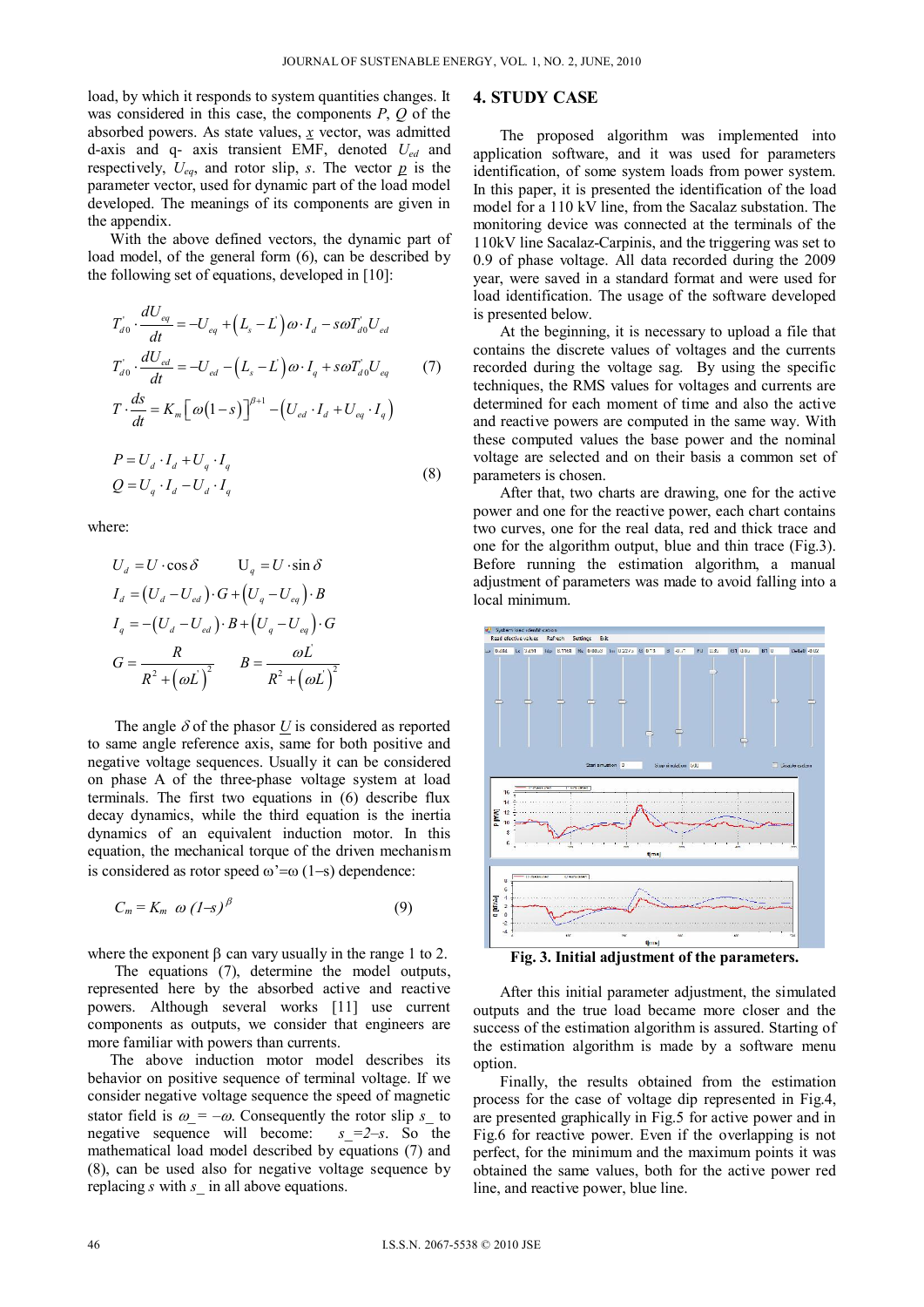

**Fig. 4. Phase voltages during voltage dip.** 





**Fig. 6. Reactive powers after estimation.**

The estimated parameters for the load can be seen in Table 1 (row 1) for dynamic component and Table 2 (row 1) for static component.

For validating the results, a new file with records was uploaded. The phase voltages for this case are shown in Fig.7. For the new case, the base power remained the same and the power of the load was reduced. In this situation the results obtained with the parameters estimated in first case are presented in Fig.8 for the active power and in Fig.9 for the reactive power. It must be specified that only the susceptance of static component was modified, because the compensation of reactive power is made with capacitor banks.





**Fig. 8. Active powers for new case** 



**Fig. 9. Reactive powers for new case.**

By looking on Fig.8 and Fig.9 it can be noticed that the overlapping is not as good as in Fig.5 and Fig.6 and that the minimum and maximum values present some differences between the real data and the algorithm output. In this situation the estimation algorithm was run again. The results obtained after estimation are presented in Table 1 (row 3) for dynamic component and Table 2 (row 3) for static component.

The same procedure was applied for all the cases recorded in similar conditions (e.g. summer, working day, night,…). The results obtained are showed in Table 1 and 2.

In Table 3 it can be seen the base voltage  $(U_b)$  and base power  $(S_b)$  chosen for the system load. With  $P_0$  was noted the ante perturbation power of the system load. Finally, in Table 3 are presented the mean square errors for active power  $(eP)$  and for reactive power  $(eQ)$ , given by relations of type (2), computed as percent from field measured ante-perturbation active power, respectively reactive power.

**Table 1. Estimated parameters for dynamic component of system load**.

| Date           | Ls    | $L^{\bullet}$ | R     | T     | $T'_{d0}$ |               |
|----------------|-------|---------------|-------|-------|-----------|---------------|
|                | [pu]  | [pu]          | [pu]  | [s]   | [s]       | ß             |
| 08/07/09.01:15 | 3.024 | 0.456         | 0.141 | 6.278 | 0.027     | $\mathcal{D}$ |
| 08/07/09.02:42 | 3.352 | 0.449         | 0.126 | 6.847 | 0.025     | $\mathcal{D}$ |
| 08/10/09.03:54 | 2.967 | 0.472         | 0.161 | 5.646 | 0.026     | $\mathcal{D}$ |
| 08/13/09.02:51 | 3.192 | 0.469         | 0.152 | 6.278 | 0.028     | $\mathcal{D}$ |

**Table 2. Estimated parameters for static component of system load**.

| Date           | G    | B       | G1   |
|----------------|------|---------|------|
|                | [pu] | [pu]    | [pu] |
| 08/07/09.01:15 | 0.07 | $-0.44$ | 0.10 |
| 08/07/09.02:42 | 0.07 | $-0.40$ | 0.10 |
| 08/10/09.03:54 | 0.04 | $-0.42$ | 0.12 |
| 08/13/09.02:51 | 0.08 | $-0.47$ | 0.08 |

**Table 3. Base values and mean square errors**.

| Date           | Ub   | Sb         | P0   | eP     | eO     |
|----------------|------|------------|------|--------|--------|
|                | [kV] | <b>MVA</b> | [pu] | [%]    | [%]    |
| 08/07/09.01:15 | 110  | 10         | 0.80 | 0.2749 | 1.6883 |
| 08/07/09.02:42 | 110  | 10         | 0.80 | 0.3084 | 1.8268 |
| 08/10/09.03:54 | 110  | 10         | 0.65 | 0.2410 | 3.1012 |
| 08/13/09.02:51 | 110  | 10         | 0.77 | 0.2801 | 1.2808 |

The same procedure was applied for all the cases recorded in the database. The results showed a variation of parameters in range of  $\pm 15\%$  for all the records obtained in similar conditions (e.g. same season, working day/weekend, time frame,…). The values of the resistance *R*, of the stator circuit of the equivalent induction motor, in table 1, had resulted larger as it is usually, because it includes also the distribution line resistance. Differences between field measured active powers and that resulted by simulation, expressed by mean square errors, reported to its ante-perturbation value, *eP%,* have quite reasonable values. But mean square errors, *eQ%*, for reactive powers